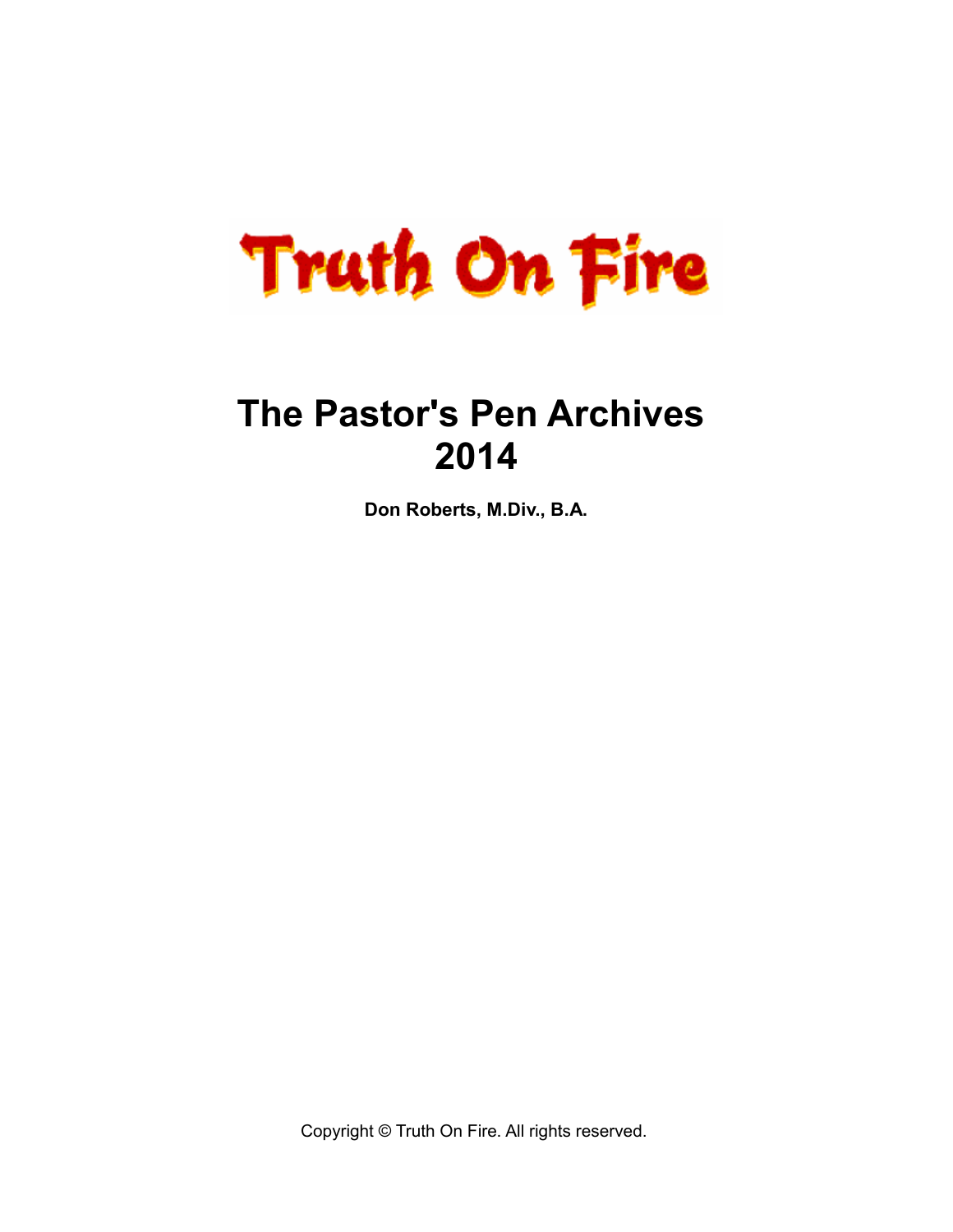# **Table of Contents**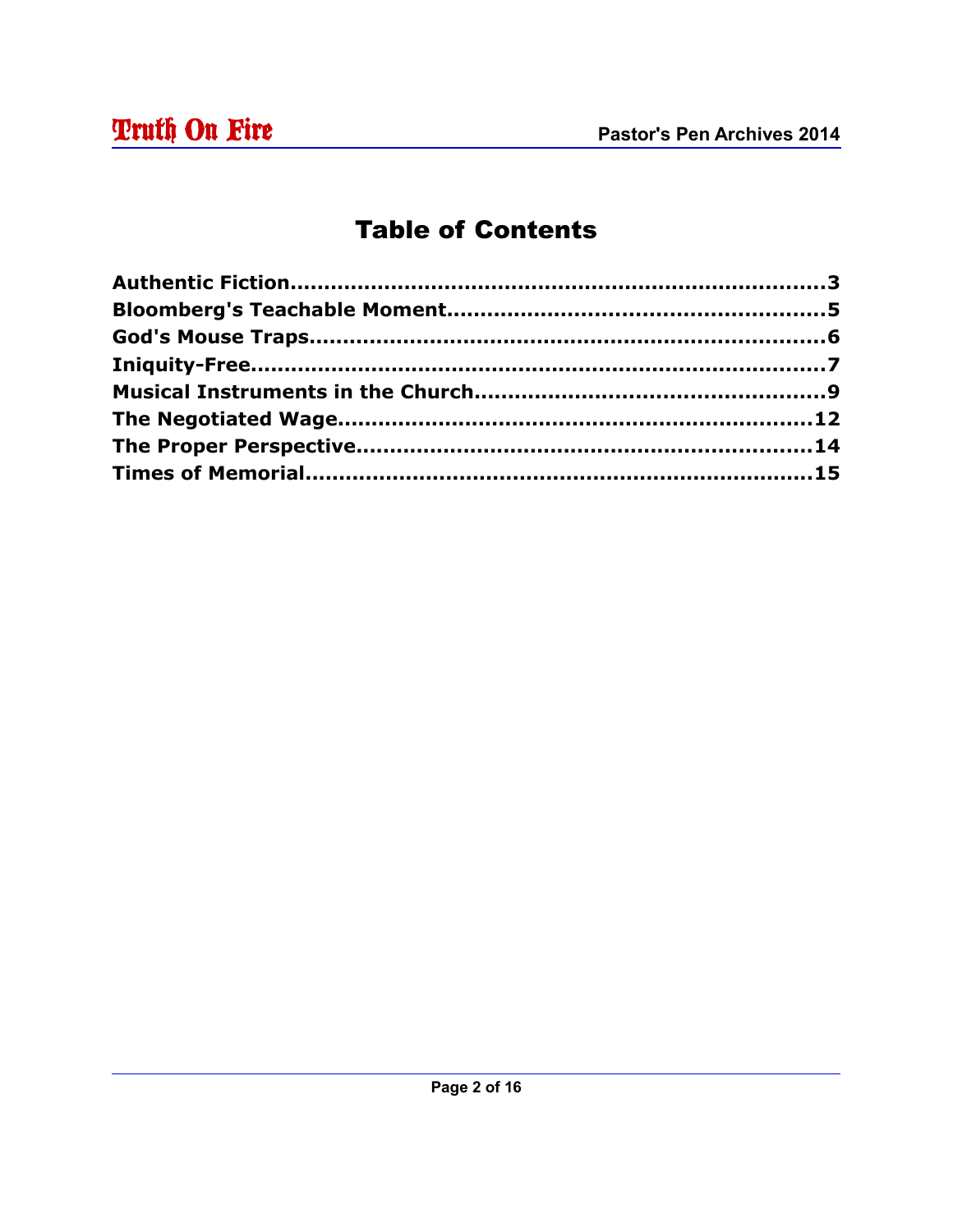# Authentic Fiction

Call me out of touch, but today (April 11, 2014) is the first time I've heard about the papyrus called: "The Gospel of Jesus' Wife." Scientists (the so-called 'experts') claim that while the document is 'ancient' it is NOT a 'fake' (Huff Post online). Of course, the REAL issue is NOT whether it is authentic or fake, but whether it is true or false!

Secularists love this kind of stuff because it appears to discredit the biblical account of Christ's life…one which makes ZERO mention of, or reference to, a spousal relationship. Our Lord's sole purpose for coming into this world via Holy Ghost conception in the womb of a virgin was to provide a sinless substitutionary sacrifice for the sins of all men and thus become the ONE Mediator between God and man. Mission accomplished!

There are two critical implications for this 'ancient' document. The first involves the title. I don't know who actually assigned the title, whether it was the author or those who discovered it. But why is it called a 'Gospel'? If we were to assume that the Lord Jesus had a wife, what is the Good News in that? In the four biblical Gospels, Jesus is the central figure. Each culminates in his death and subsequent resurrection, the two events that constitute the crux of the Gospel. There is NO Gospel to be found outside of Jesus Christ, including a fictitious wife!

The second has to do with potential procreative activity. If we assume that Jesus had a wife, and they physically consummated their relationship, isn't it possible that she might conceive? If that happened, how would it affect the Trinity? There would be absolutely NO difference between the sinless Holy Ghost seed that impregnated the virgin Mary and the sinless seed of the Son of God. What would that seed of Jesus produce? More God-Men...or God-Women? Would a child become the fourth person of the Godhead? Would the Trinity be a thing of the past?

Suppose Jesus had three sons through this hypothetical wife. Since they would all share his divine nature absent a sin nature, would not they all be qualified to die for sinners and provide a satisfactory blood sacrifice for their sins? Wouldn't the Father have to update his declaration to say: "Behold, these are my beloved sons, in whom I am well pleased!"? There is no end to the absurdity that one could extrapolate from this idea. For the Father to allow such a possibility into the realm of time and space simply baffles the mind! It would put at risk the entire plan of redemption and the very nature of God Himself!

Now, the fact that an unbeliever centuries ago wrote a piece of fiction suggesting Jesus had a wife should be a surprise to no one. The scribes and Pharisees tried to humanize (and demonize) Jesus and discredit him for three years before they successfully goaded the Romans into crucifying him.

So why in 2014 are we hearing about this piece of 'authentic fiction' that the 'science' community alleges is no fake (as if that makes it a true story)? Well, beyond the obvious reason of seeking to avoid accountability to the God who was manifest in the flesh, who has become the Judge of all men by virtue of his resurrection from the dead, it is designed to lower Jesus to the level of Mohammed. In other words, the two of them would be seen as mere mortal prophets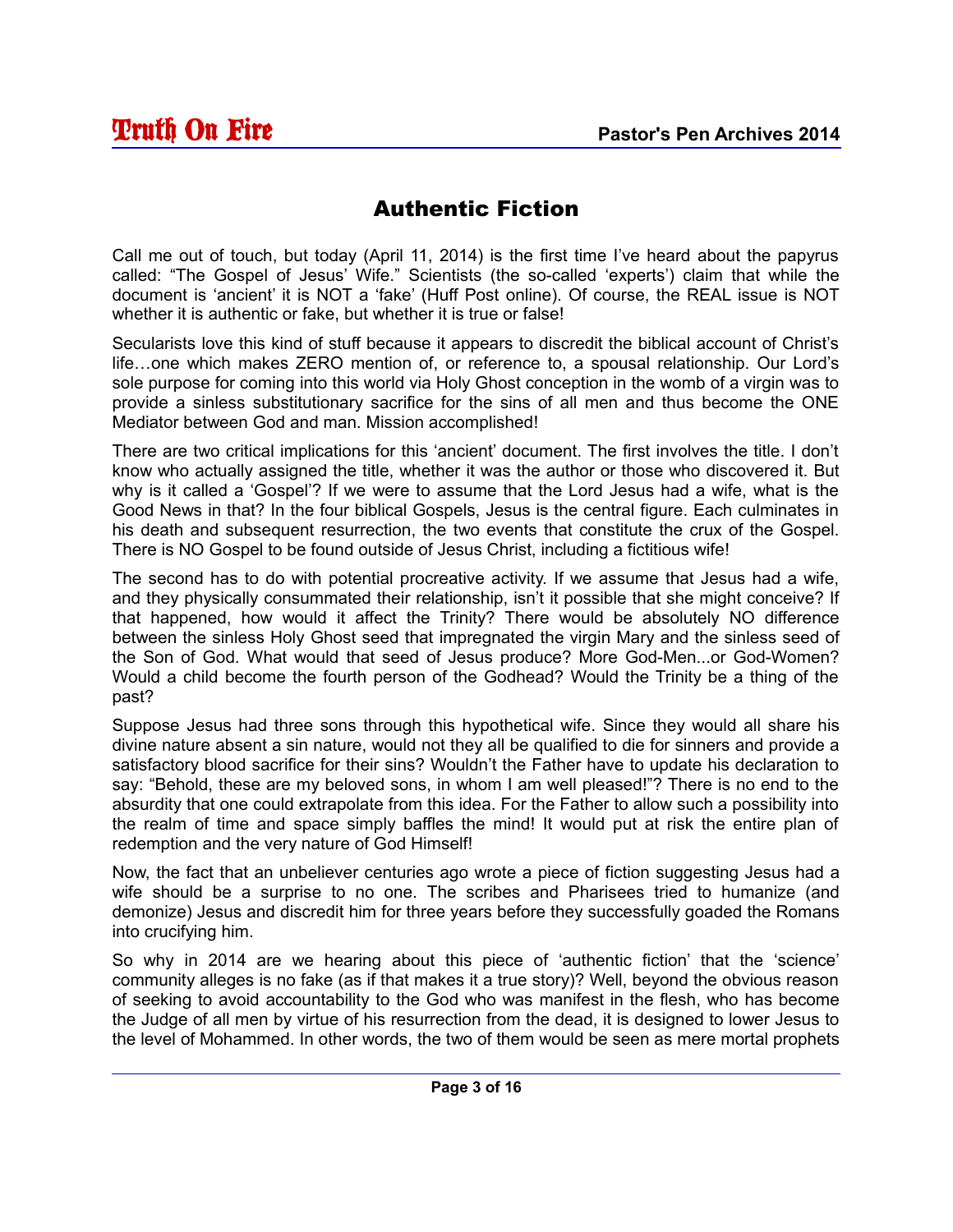`

who naturally satisfied their sexual appetites. And in the final analysis, Mohammed assumed his place as the latest and greatest.

The bottom line is this: Authenticity does NOT prove or imply veracity! Satan is still in the business of trying to discredit Jesus, the Son of God. The "Gospel of Jesus' Wife" is just one more vain attempt to do so.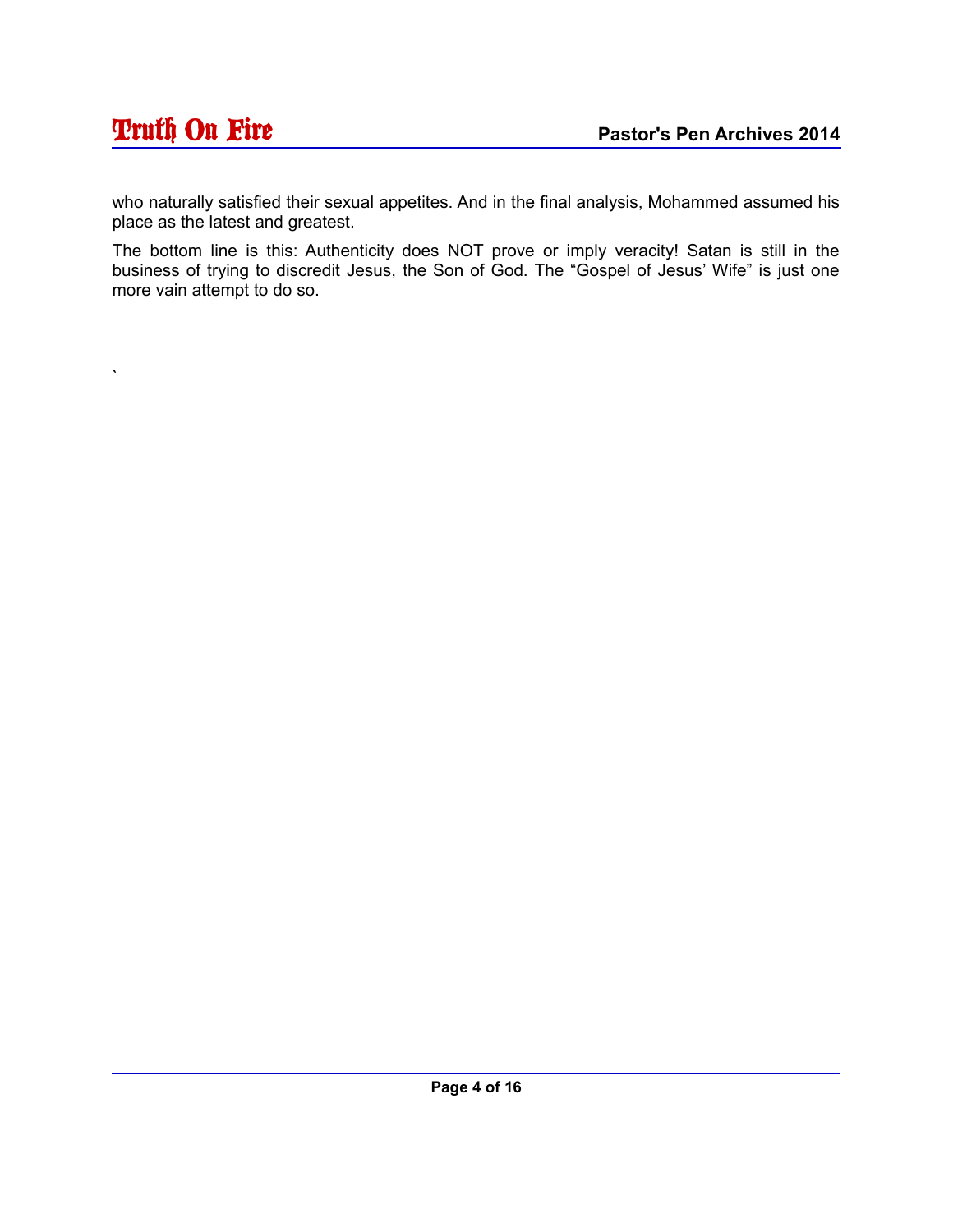#### Bloomberg's Teachable Moment

Former New York mayor Michael Bloomberg went on record recently with this assertion regarding his eternal destiny:

I am telling you if there is a God, when I get to heaven I'm not stopping to be interviewed. I am heading straight in. I have earned my place in heaven. It's not even close" (Huff Post Online – Politics).

Bloomberg made this claim based on his work for anti-constitutional gun control, obesity and smoking, which are intrusions into personal freedom. He obviously believes he was engaged in 'God's work' and therefore God will reward him with a heavenly abode in the sweet by and by. This is a teachable moment in that it illustrates the FALSE notion held by billions of humans, beginning with Cain, regarding the credentials GOD requires for entrance to HIS heaven.

What Bloomberg and others will one day discover, to their everlasting torment, is that all those works they considered to be 'righteous' were nothing more than 'filthy rags' in the sight of a Holy God (Isaiah 64:6). The righteousness that God requires for everlasting glory is that which ALONE belongs to His Son, Jesus Christ. This level of righteousness CANNOT be EARNED! It MUST be IMPUTED (reckoned to the sinner's account) by God because (when) they BELIEVE that Jesus died for their sins and rose from the dead (Romans 4:22-24).

Bloomberg's attitude is the epitome of both arrogance and ignorance. Jesus said: "I am the way, the truth and the life: no man cometh unto the Father, but by me" (John 14:6). But Bloomberg apparently feels his track record for his alleged betterment of humanity is sufficient grounds to bypass biblical truth. In addition, Bloomberg makes no mention of the problem he shares with every other human – SIN! What about your sin, Mr. Bloomberg? How have you dealt with that issue?

The Old Hymn says:

"My hope is built on nothing less, than Jesus' blood and righteousness.

I dare not trust the sweetest frame, but wholly lean on Jesus' Name.

On Christ the solid rock I stand, all other ground in sinking sand,

All other ground is sinking sand!"

Don't look now, Mr. Bloomberg. But your confidence in those attainments as New York Mayor is nothing more than SINKING SAND! You say it's not even CLOSE. But God says it's not even POSSIBLE! This is an eminently teachable Bloomberg moment where Gospel truth is concerned!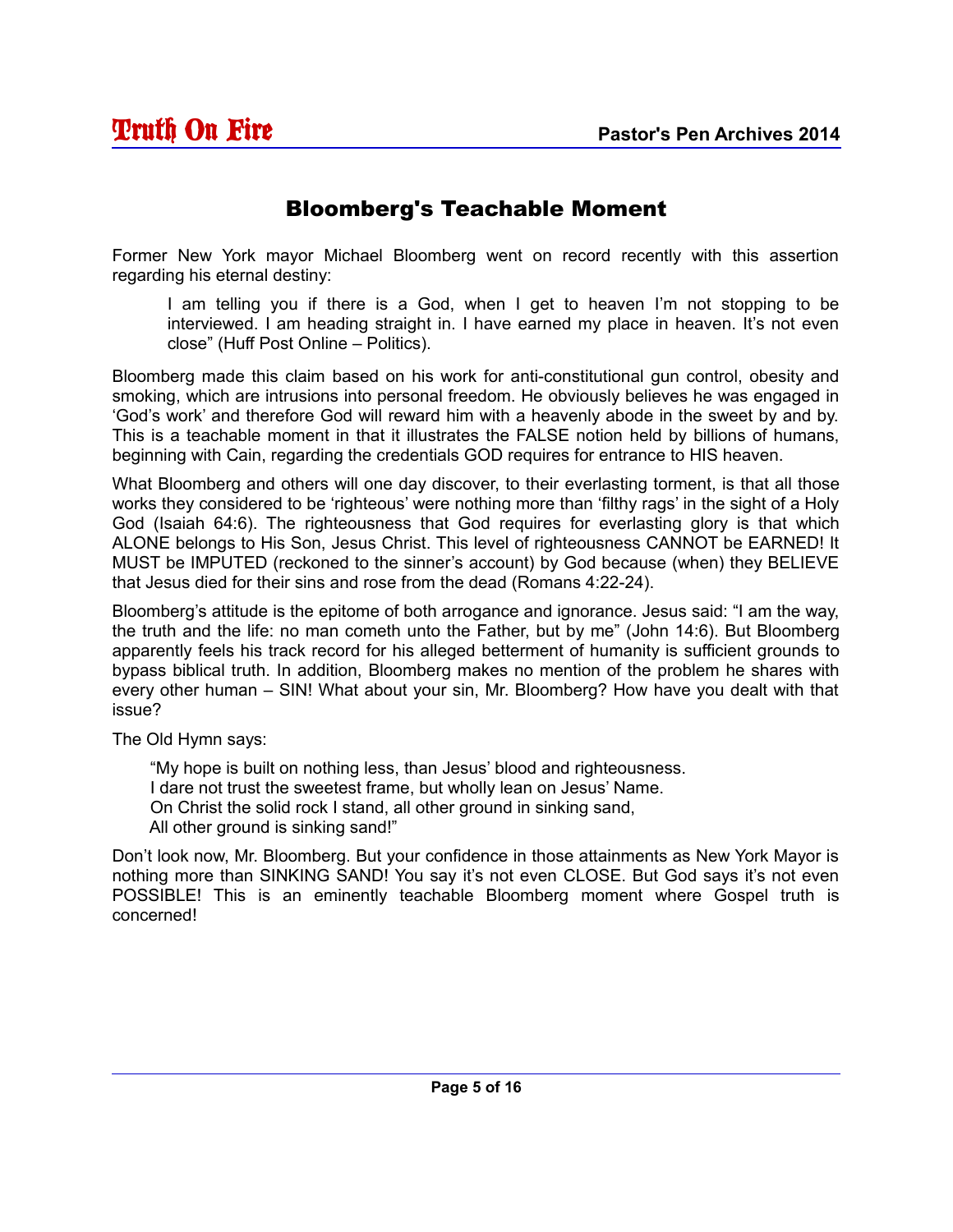#### God's Mouse Traps

Have you ever had a problem with mice in your home? Mice are pesky little rodents for which inventors have developed several traps. Although many have tried to build 'the better mousetrap', the old tried-and-true spring-loaded traps remain top-of-the-line mouse killers. Put the baited trap in the right place, and wait for the lethal 'SNAP!'

When the Lord led Moses to pen down the inspired Genesis account of creation, he included some mouse traps of his own. For he knew that, in time, pesky little secularist rodents would espouse theories of origin contrary to truth. Two of these traps were designed to 'kill' the damnable theories of evolution and homosexuality.

We find the first trap in these words, brackets mine: "And the Lord God formed man from the [lifeless] dust of the ground, and breathed into his [Adam's] nostrils the breath of life; and man [Adam] became a living soul" (Genesis 2:7). The entire theory of evolution rests upon the belief that simple life forms, over vast expanses of time coupled with random chance, developed (evolved) into more complex life forms. But according to TRUTH, man (Adam) was NOT a life form UNTIL God breathed into his nostrils. Adam had the appearance of a fully developed (anatomically complete) man BEFORE he ever became a life form.

I have heard many debates between Biblicists and secularists where this truth is totally ignored! But it is a divine mouse trap that spells death to evolutionary theory with ONE SNAP of the trap!

The second trap is found in these two texts: (1) "Male and female [heterosexual] created he them" (Genesis 1:27); and (2) "Therefore shall a man leave his [heterosexual] father and mother, and cleave unto his [heterosexual] wife: and they shall be one flesh" (Genesis 2:24).

This is the biblical truth regarding marriage. If it is NOT heterosexual in nature, it CANNOT be called a marriage. Thus we have a divine mouse trap that spells death to homosexual marriage in ONE SNAP of God's trap! It also demonstrates that homosexual lust is totally dependent upon heterosexual activity (God's design) to survive!

Could anything be more perverted than a man pointing to another man and saying, "That's my wife!" Or a woman referring to another woman as her husband? Both affirmations are destroyed by this biblical mouse trap!

How shall we therefore see these secularists that find themselves and their theories crushed in these biblical, lethal spring-loaded traps? Again, the scripture provides the proper guidance: "Professing themselves to be wise, they became fools" (Romans 1:22), and "Who changed the truth of God into a lie" (Romans 1:25).

Thank God for his mouse traps. When properly set, they will ALWAYS kill secular rodents!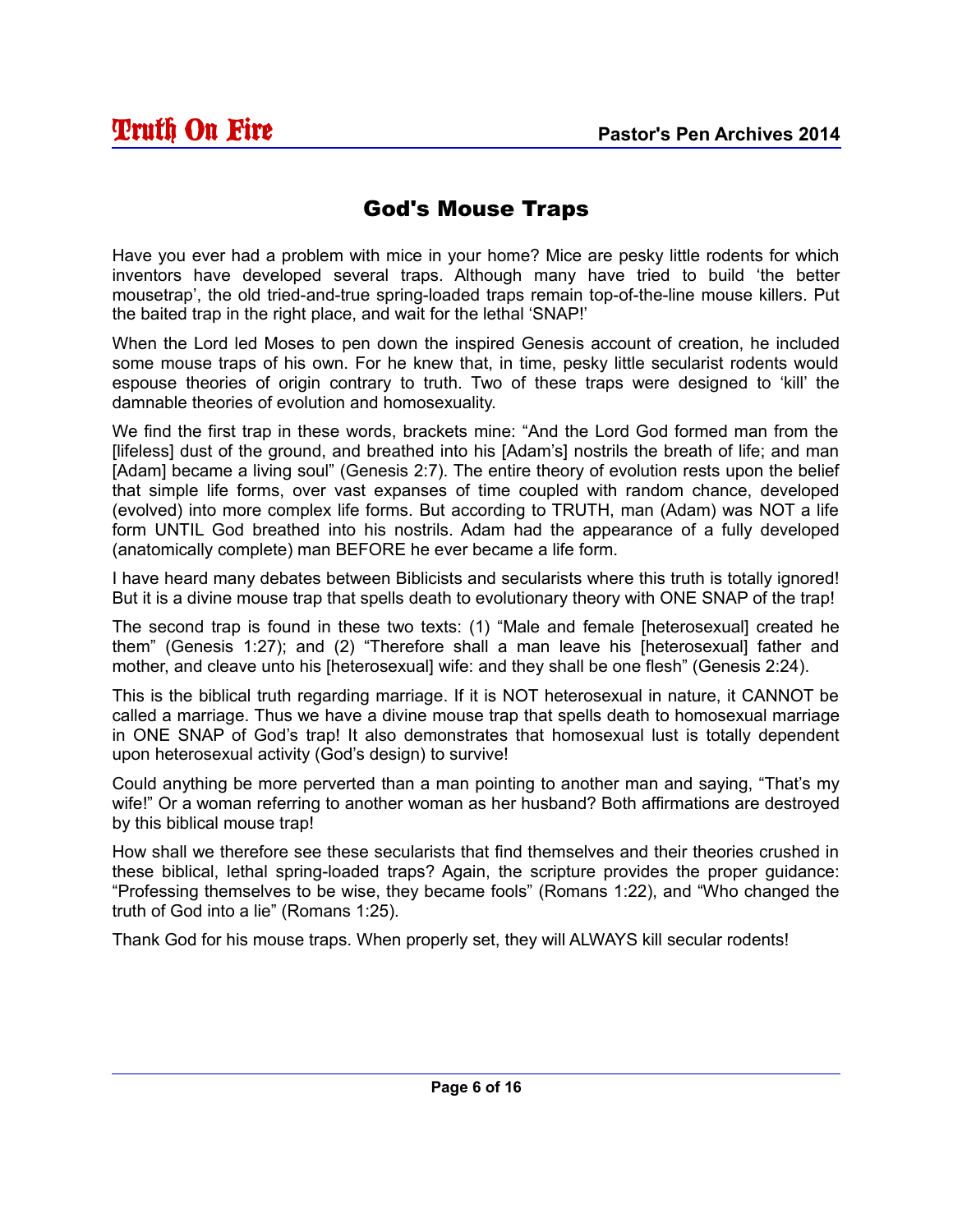### Iniquity-Free

In Psalm 66:18, David affirmed this truth: "If I regard iniquity in my heart, the Lord will not hear me." The word 'free' has become a very popular word these days. For many it embodies a lifestyle, a way of life. People want to be free of things. Look in your pantry or refrigerator. You likely have food products that are labeled 'fat-free' or 'sugar-free'. The more dietary disciplined may ensure that all their food is 'GMO-free' or 'gluten-free'. People who run small engines are opting for gasoline that's 'ethanol-free'. One of the allures of credit unions is their 'fee-free' checking accounts. Many work environments proudly advertise they are 'drug-free' or 'smokefree'.

With all the emphasis upon the 'free' aspects of life, the vast majority of the human race totally misses what is the Greatest Freedom known to man – freedom from iniquity! If God's children had the same desire to be 'iniquity-free' as they do to be 'sugar-free' or 'fat-free', there would soon be a revival moving within our churches and across the nation.

In our text, the Psalmist (David) presents to readers both the WORST and BEST case scenarios for life. The phrase "the Lord will not hear me" (66:18) is the worst possible scenario for a man. If God Almighty 'turns away' (66:20) the prayer of a man in trouble, and withholds his mercy, there is no where else he can go. Trouble then becomes insurmountable. The phrase "verily the Lord hath heard me" (66:19) is the best possible scenario for a man. For when the Lord 'attends' to the prayer of his child, the worst trouble then becomes eminently fixable.

As a brief aside, the condition under which God will not hear us reads like a policy statement. Companies use policy statements to govern how they conduct business, such as a return policy. These are objective standards that are inflexible. In like manner, Psalm 66:18 constitutes a policy statement of sorts. If you regard iniquity in your heart, the Lord will not hear you. That's his policy!

A prime example of BEST case is king Hezekiah (2 Kings 19-20). On two occasions, he had his back against the wall by enemies for whom he was no match. The first was Sennacherib, king of Assyria (Ch 19), whose army, perhaps a quarter million strong, was in route to destroy him and Israel. The second was an illness that placed Hezekiah at death's door (Ch 20). On both occasions Hezekiah was left with only ONE resource – the ear of God. It was, however, the only resource he needed.

Sennacherib, king of Assyria, sent a letter to Hezekiah threatening the nation with destruction. In that letter he told Hezekiah that he should NOT think that the God of Israel would be able to stop the mayhem. In doing so, Sennacherib mocked the God of Israel. Big mistake! Hezekiah began to intercede for Israel. In response, the Lord sent his angel, who smote 185,000 Assyrian soldiers while they slept. With virtually no army left to execute his plan, Sennacherib returned to Assyria, where he was later assassinated.

The prophet Isaiah later delivered a message to Hezekiah, a death notice, and advised him to get his affairs in order. Upon the prophet's exit, Hezekiah turned over in his bed, faced the wall, and began to pour out his heart to God. God heard the king! The Lord sent his the prophet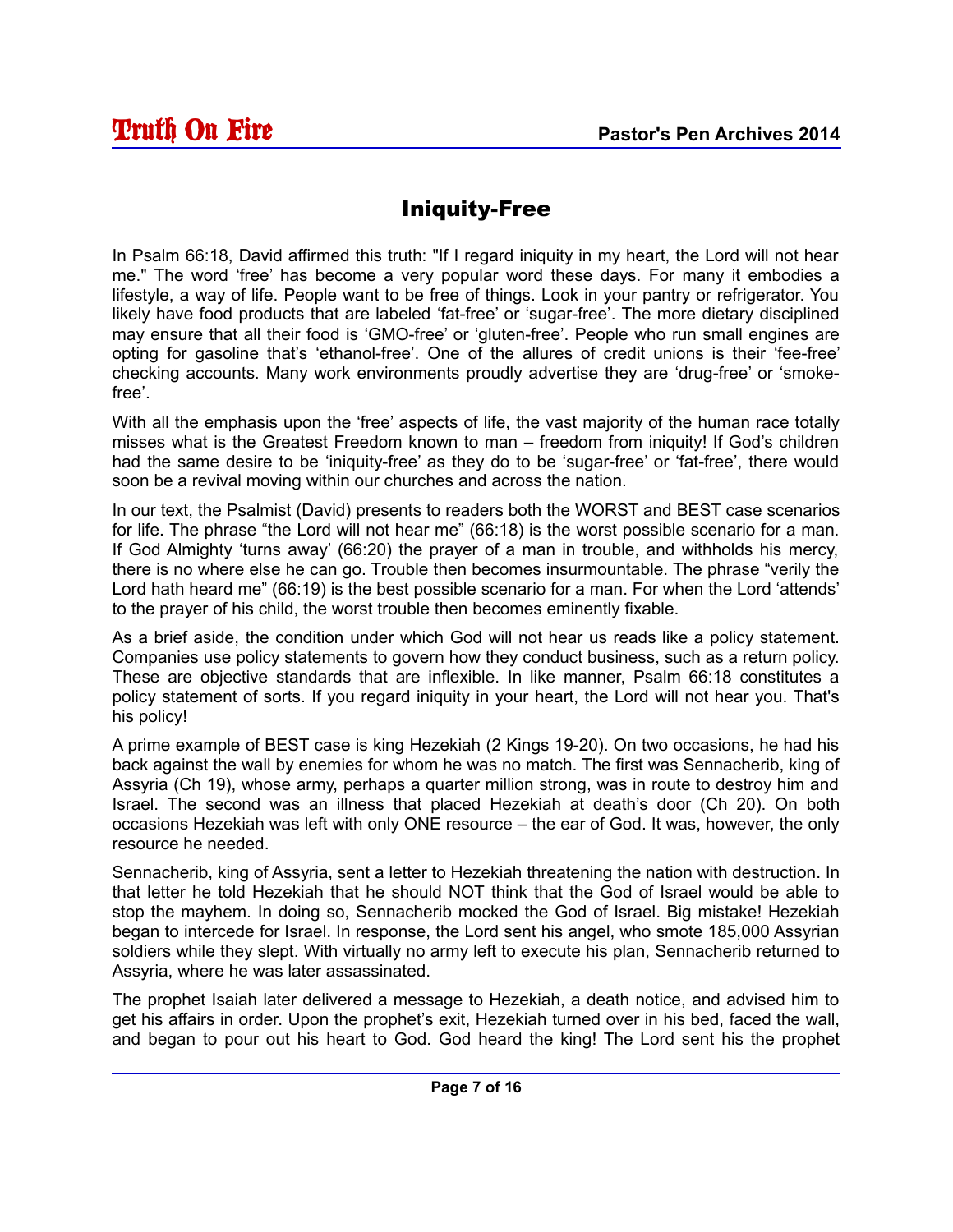Isaiah back with an update – 15 more years of life! In both scenarios, the ONE thing standing between Hezekiah and death was a God whose ear was attentive to his prayer. Hezekiah was able to save both his nation and himself because God heard his prayer.

The obstacle to prayer is found in two words, a verb and an object. They are "regard iniquity." The verb 'regard' is from a Hebrew verb that means 'to look upon, to gaze at.' When a student of scripture conducts a word study, enlightenment can come from three sources. First, we learn by the etymology of the word itself (i.e., what does it mean). Secondly, we are bound by the context in which the word is used. Thirdly, we can derive light from the manner in which the word is used elsewhere in scripture. The word "regard" is no exception.

In Genesis 1, it is used several times, and in each instance is translated "saw." Its first usage is in Genesis 1:4 after God created the light: "And God SAW the light, that it was good." The 'saw' pattern continues after each creation phase. In other words, God looked upon (regarded) every thing he had made after he made it. At no time did he take a mulligan. What he made was right the first time, every time. He liked what he saw. So he allowed them all to stand as made, and moved on to the next creative act. Therefore to regard iniquity means to see it, acknowledge its existence in the heart, like it and allow it to stand.

The object is the Hebrew noun **aven**, which signifies "emptiness, vanity" and is closely related to idolatry in biblical contexts. But here it represents anything (esp. an idol) that stands between a man and God. I say that because nowhere in scripture are we told that David had a problem with idols. He DID have a problem with lust and deviousness (conspired to have Uriah the Hittite killed). But idolatry was not among his iniquities. When a man (or woman) allows anything to stand between him and his God, and accepts in his heart that which God rejects, he gives God no choice but to turn his prayer away. In a real sense, it's a secret love affair with darkness, spiritual adultery.

I've often wondered what David went through during that year in which he committed adultery, conspired to have Uriah killed and covered up (regarded) his iniquity. The Lord was NOT hearing him. Yet he went about the business of ruling, keeping up appearances. I wonder if any of his close associates noticed the difference in his powerless life. The time of reckoning came after Bathsheba gave birth to their child. The baby died, David got right with God (Psalm 51) and then along came Solomon. One of the greatest displays of God's forgiveness and favor has to be the Lord's fondness for Solomon. The scripture says: "And the Lord loved him" (2 Samuel 12:24).

So the question each of us must ask ourselves is whether an iniquity-free life is something to which we want to aspire? Do we want to be heard when we pray? How important is that blessed state to our relationship with God? After all, if we regard iniquity in our hearts, the Lord will not hear us!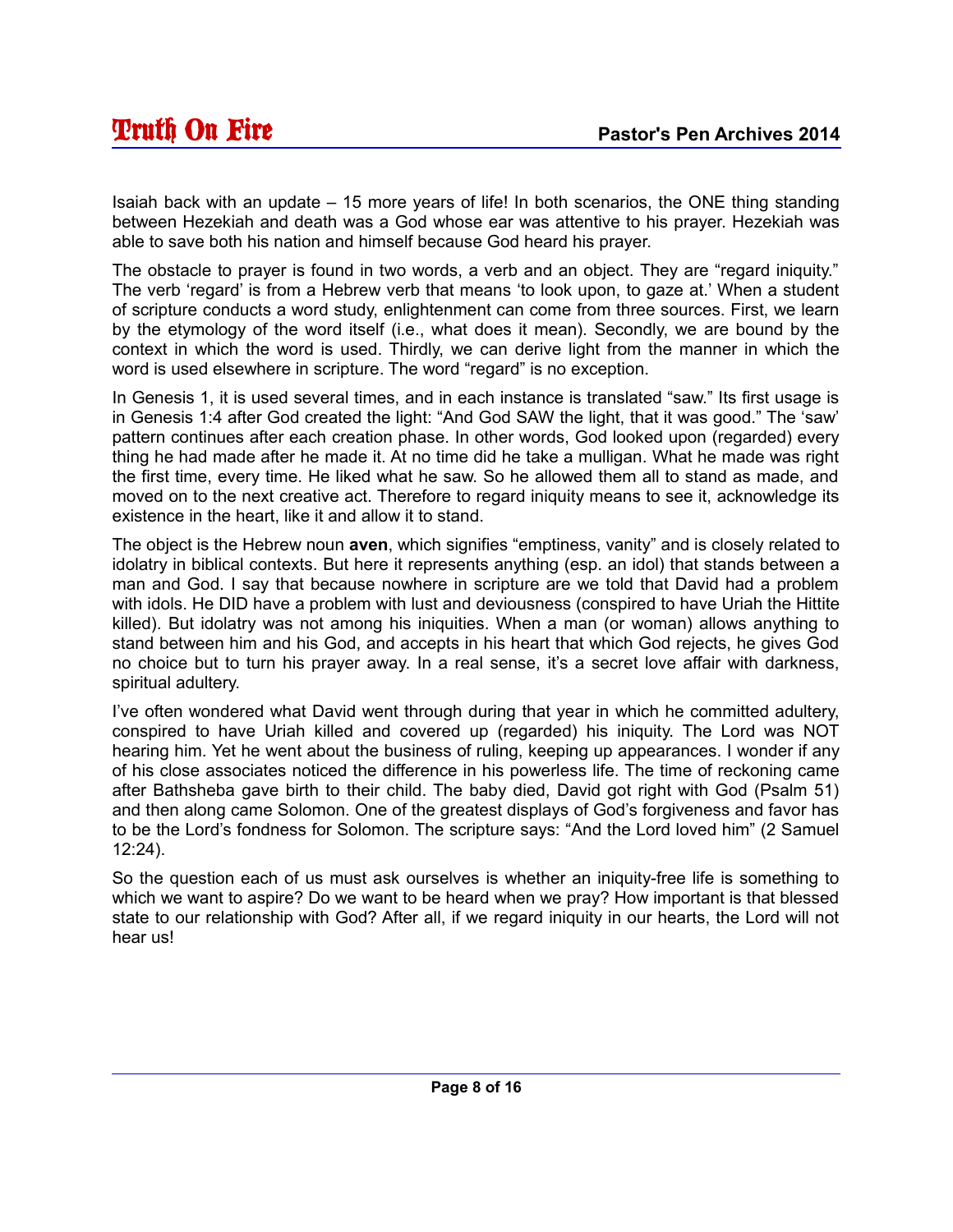#### Musical Instruments in the Church

For two thousand years, churches that have aligned themselves with Jesus Christ and his Gospel have incorporated musical instruments in their worship. During the last century, however, some out-of-the-mainstream groups (sects/cults) started to eschew musical instruments, citing the New Testament (NT) absence of any specific guidelines regarding their usage.

Heretics like Alexander Campbell, who split off from the Baptist church, and other 'Church of Christ' derivatives, took up the refrain: "Speak where the Bible speaks; be silent where the Bible is silent!" Since the NT is silent on the subject of musical instruments in corporate worship, these groups assume, and falsely so, that God somehow forbids or bans their usage. Since God doesn't specifically 'authorize' them in his Word, the Church that uses them is in disobedience.

A few exercises in biblical logic will dismantle this argument. First, the Old Testament (OT) clearly sanctions the use of musical instruments in worship. In 1 Chronicles 15:16, we read: "And David spake to the chief of the Levites to appoint their brethren to be the singers with instruments of musick, psalteries and harps and cymbals, sounding, by lifting up the voice with joy." So we see that the Levites were 'appointed' to be the singers and instrument players.

In 1 Chronicles 16:42, the Bible says: "And with them Heman and Jeduthun with trumpets and cymbals for those that should make a sound, and with musical instruments of God. And the sons of Jeduthun were porters." Note that (1) the sounds of trumpets and cymbals 'should' be made, and (2) the instruments became God's instruments when so dedicated for that purpose. In other words, God was pleased when HIS instruments that HE authorized were played unto HIM in the corporate worship.

This text in 2 Chronicles 5:13 needs little commentary: "It came even to pass, as the trumpeters and singers were as one, to make one sound to be heard in praising and thanking the LORD; and when they lifted up their voice with the trumpets and cymbals and instruments of musick, and praised the LORD, saying, For he is good; for his mercy endureth for ever: that then the house was filled with a cloud, even the house of the LORD…." Here we see that God's glory (cloud) filled the house of worship as God's people offered praise and thanksgiving accompanied by musical instruments.

There are other references, such as "musical instruments" (Nehemiah 12:36), and the classic text from Psalm 150:4: "Praise him with the timbrel and dance: praise him with stringed instruments and organs." The bottom line is musical instruments were both appointed and authorized in the OT scriptures. The opponents of musical instruments say the central issue is whether there is any biblical 'authorization' for using them. That argument has no legs on which to stand. Neither is there any biblical authorization for church carpeting, paving church parking lots with asphalt, et al!

With OT authorization firmly established, we are obliged to ask a few questions and make a few observations. First, is there ANY scripture wherein God told his Church to discontinue the use of musical instruments as he had authorized in the OT? No, that biblical reference does not exist!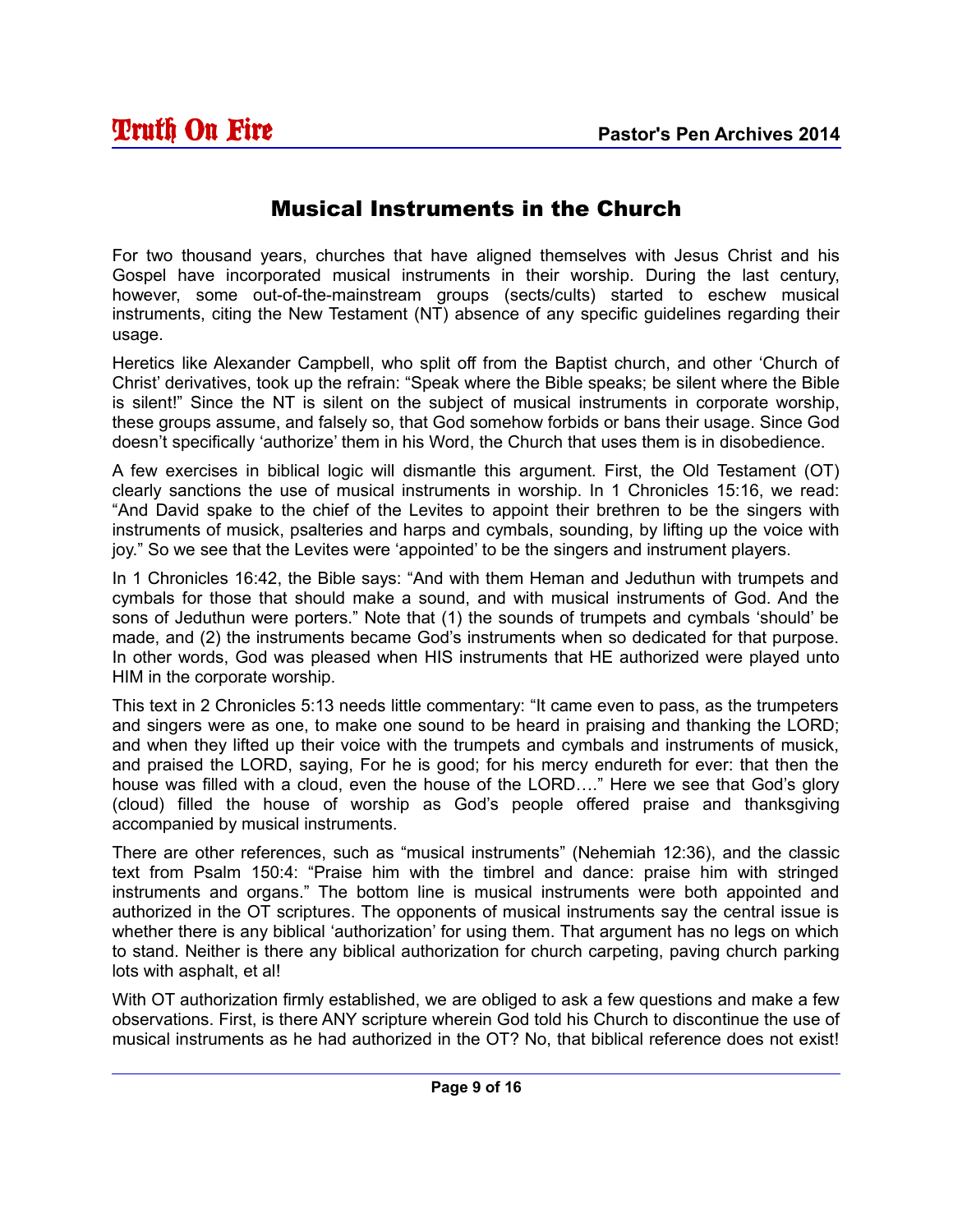The apostle Paul, who penned the majority of church epistles, made no mention of musical instruments. That's because his focus was on the big issues of the Gospel and apostolic doctrine (such as justification by faith, redemption, reconciliation, election, adoption and predestination) and not on things that were ancillary or optional. Those who argue against musical instruments in our church worship are therefore obligated to cite the specific point in time when God changed his mind and ceased to be pleased with the sound of musical instrument accompaniment as part of corporate worship. Such empirical evidence does NOT exist either in scripture or in history! Therefore NT silence does NOT make the argument for their cessation!

Secondly, are God's people forbidden from playing musical instruments outside of corporate worship (i.e., in their homes or as part of a musical group)? Absolutely not! In fact, development of one's musical talent (playing an instrument) as a good steward of God's gifts is pleasing unto the Lord that gave them. Can a child of God use musical instruments in his/her private devotions in a manner that pleases the Lord? Absolutely! I know of no intellectually honest individual who would argue that God is OK with his people playing a musical instrument as long as they are NOT used in the context of worship. Such argumentation would be absurd on its face!

Thirdly, musical instruments can be used to honor God or abused in a manner that brings him displeasure. The overriding guideline for the use of musical instruments is found in Colossians 3:17: "And whatsoever ye do in word or deed, do all in the name of the Lord Jesus, giving thanks to God and the Father by him." See also Colossians 3:23: "And whatsoever ye do, do it heartily, as to the Lord, and not unto men."

Fourthly, it's clear that God has little interest in musical instruments for the instruments' sakes. Whether a church decides to use musical instruments or not as part of their worship is optional. Yes, it's optional. The Lord neither requires them nor forbids them. God's churches are not the BETTER for their absence. Nor are they the WORSE for their presence. Musical instruments are NOT a major issue, but a minor one. That is the reason for NT silence.

Fifthly, what God desires are "psalms, hymns and spiritual songs" that come from the hearts of his people (Ephesians 5:19; Colossians 3:16). It's all about the heart with God! Regimented and routine worship, even when offered without the use of instruments, is displeasing to God. So for one to reason that God bestows favor on our worship simply because we avoid instrumental accompaniment is biblically ignorant and foolish. Equally foolish are those who believe that the introduction of a musical instrument into corporate worship is somehow met with displeasure from the Almighty.

In closing, two observations are in order:

(1) Church historians, over two millennia, have documented and attested to many movements of Holy Ghost power, conversions to Christ and spiritual renewal within various denominations and congregations that incorporated musical instruments in worship. How do the Johnny-come-lately opponents of musical instruments explain this heavenly phenomenon?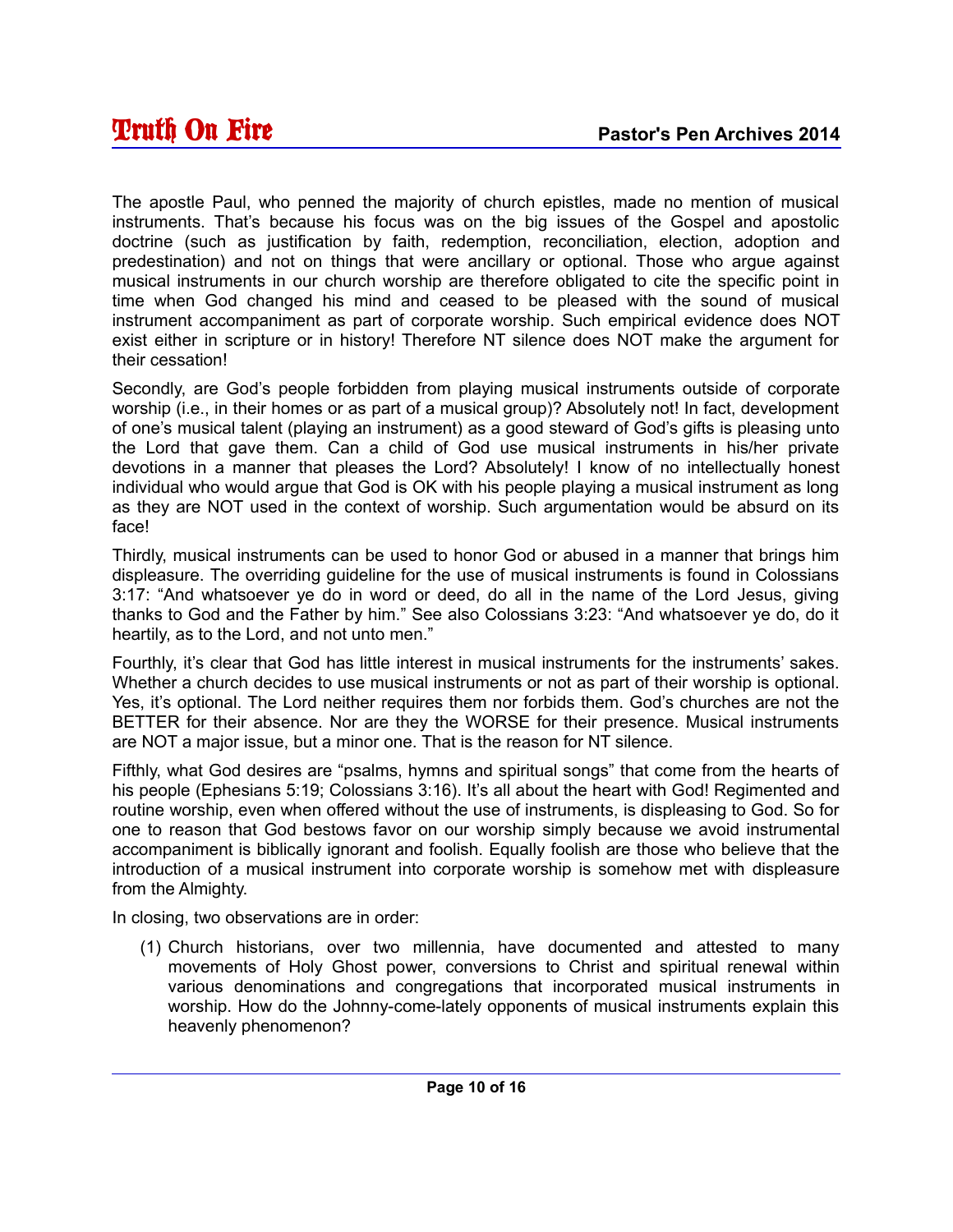(2) The opposition to musical instruments is seldom if ever a standalone issue. In other words, opponents are usually part of a theological thought system that has several false doctrines in the mix, such as baptismal regeneration, denial of grace alone through faith alone, et al.

When ANY church or group of churches attempts to argue against musical instruments as an accompaniment to worship, they have wandered off the biblical reservation into the swamp of humanistic rationalism and twisted logic. The argument against musical instruments in church worship, when God authorized it and found pleasure therein in OT times, is futile, and CANNOT be made from biblical truth!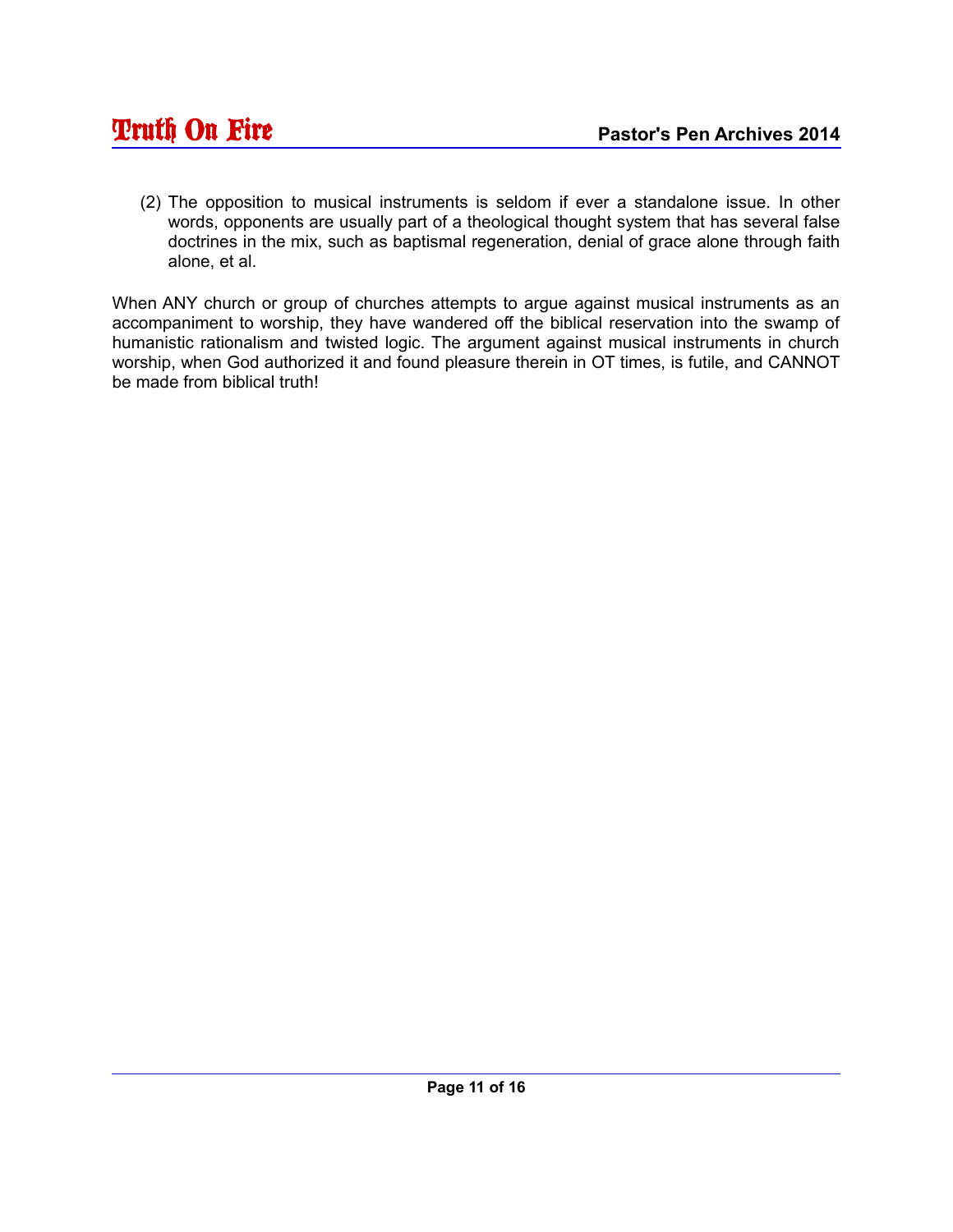# The Negotiated Wage

During his ministry, Jesus had many encounters with the scribes and Pharisees, the religious elites of his day. One of those encounters is recorded in Matthew 15.

The S&P's came to Jesus complaining that his disciples were not observing the traditions of the elders (15:2). The issue was a matter of hand-washing. Jesus turned the tables by pointing out that they themselves were transgressors of the law because they thought more of their traditions than the Word of God (15:3). Then he called them "hypocrites" because they gave lip service to God but had hearts that were far from him (15:7-9).

The disciples then came to Jesus expressing to him their concern that he had "offended" the Pharisees with his rebuke (15:12). In other words, "We need these guys if your ministry is to take root and be successful!" Jesus then responded, "Let them alone: they be blind leaders of the blind. And if the blind lead the blind, both shall fall into the ditch" (15:14). In other words, "I do NOT need these guys to build the church I plan to build!"

What Jesus described speaks volumes to the current political climate in America. Most people in this nation are blind as bats. The leaders are equally blind. America is in a deep ditch. Now we have the sightless Hillary Clinton telling blind Americans that Jesus would have "endorsed the minimum wage" as well as Liberal policies. While the blind may eat up such fiction, the Bible, of which Hillary is ignorant, does NOT teach that. Whenever I hear a godless Liberal invoking Jesus, it raises red flags! A brief review of scripture will expose her ignorance.

In Matthew 20:1-16, Jesus told a kingdom parable. He likened his kingdom to a landholder that needed laborers for his vineyard. So he went out early in the morning and hired some, agreeing to pay them a "penny" for the day's work (20:2). At the third hour he hired more, agreeing to pay them "whatsoever is right" (20:4). He did likewise at the sixth and ninth hours, making the same deal with the workers (20:5). At the eleventh hour, he recruited more workers and agreed to pay them "whatsoever is right" (20:7).

The end of the day came. It was time to pay all five sets of laborers, beginning with last hired. He paid them a penny (20:9). When it came to the first hired, he paid them the 'agreed upon' penny as well. This caused the first hired to "murmur" inasmuch as those who had worked one hour got paid the same as those who had worked twelve hours under "the burden and heat of the day" (20:12). It turns out he paid ALL the workers a penny, an "equal" wage, without regard for time worked.

The landlord answered one of the complainers, saying, "Friend, I do thee no wrong: didst not thou agree with me for a penny?" Now, this parable has kingdom implications (interpretive) that are not within the scope of this discussion, which deals with its application. The point Jesus was making in terms of wages, in which the landlord had done NOTHING WRONG, was that they were NEGOTIATED wages as opposed to minimum or mandatory wages.

Jesus, via this kingdom parable, endorsed the free-market principle of the negotiated wage, or what the market would bear. Those who worked a twelve-hour day could have negotiated for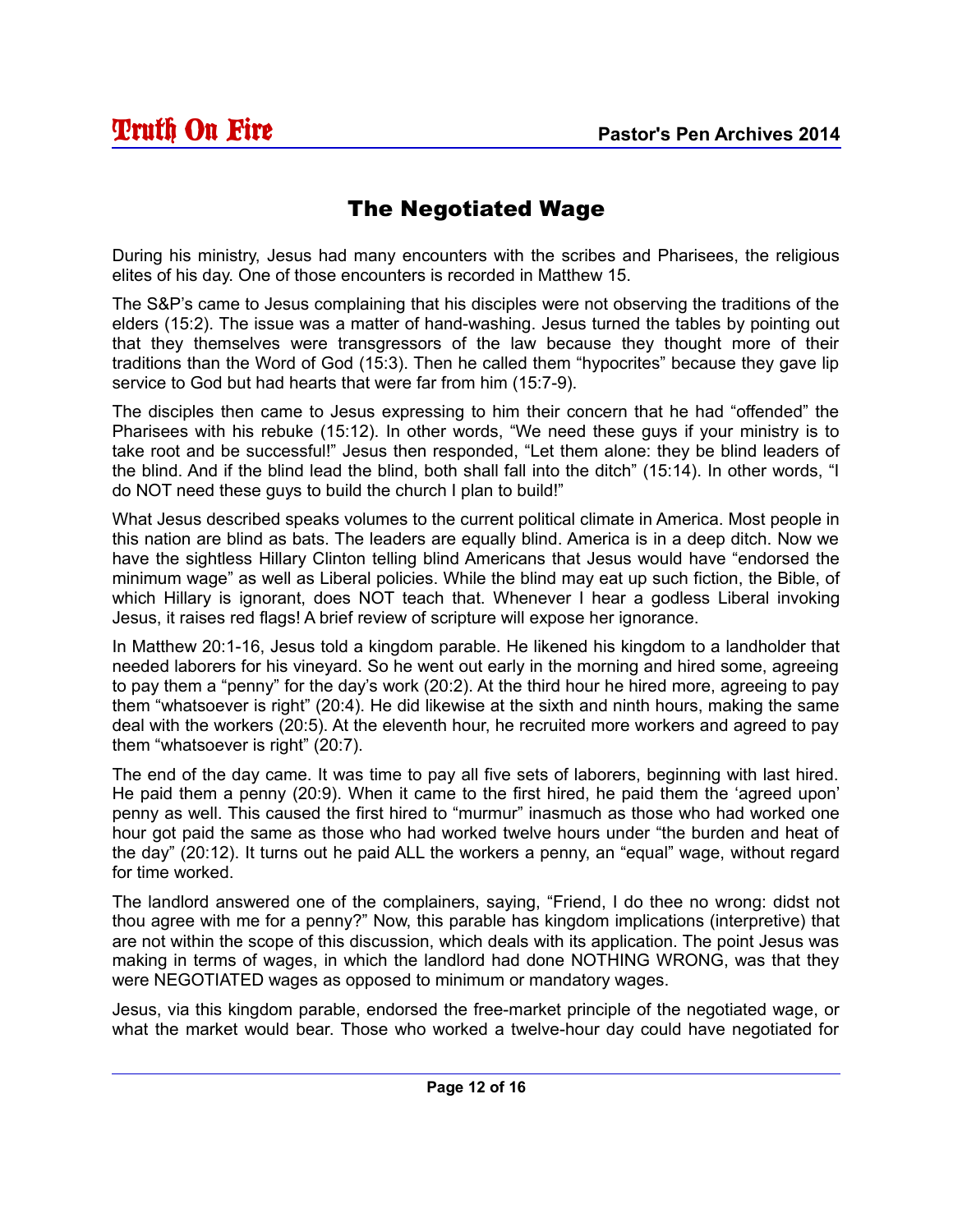MORE than a penny. But they AGREED UPON the offer made by the landlord. The fact they got EQUAL wages is NO argument for a MINIMUM wage. Each got a NEGOTIATED wage agreed upon in good faith by the landholder and the workers. For that reason those who worked a full day had NO GROUNDS to complain about what the landholder paid the one-hour workers.

A second principle, in addition to negotiation, is that of ownership. Jesus reasoned, "Is it not lawful for me to do what I will with my own?" (20:15). The answer to that rhetorical question is an unqualified "Yes!" The one who OWNS the vineyard has the prerogative to NEGOTIATE the labor required to maintain it, which the landholder did. One of the fundamental building blocks of American society is the principle of Property Rights. Therefore the Government has NO right whatsoever to dictate to business owners what they pay their workers…period!

These are the two problems with the Minimum Wage. First, it strips the labor market of the principle of negotiation. Secondly, it violates the principle of property rights. The Government mandating a certain minimal pay for labor is far, far different than the employer (owner) and employee negotiating (agreeing upon) a wage based on what the employer needs and what the employee brings to the table.

The bottom line: NOWHERE in scripture does Jesus endorse a minimum wage or even hint at the notion. He did, however, illustrate and uphold the free-market principle of a negotiated wage and the right of business owners to negotiate that wage without Government interference!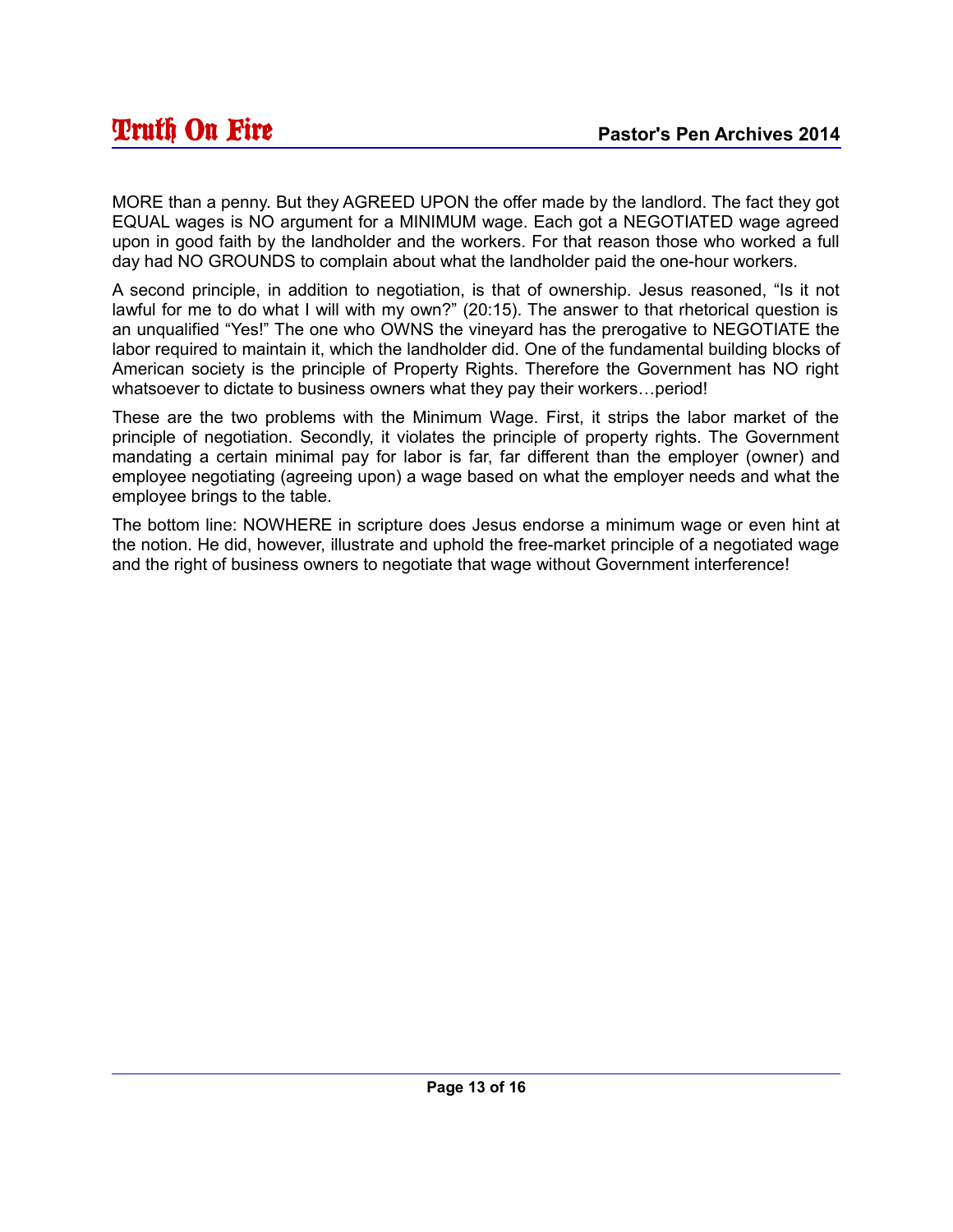# The Proper Perspective

It's easy for us to criticize and offer political analysis of all things pertaining to Obama and Liberalism in general. We all do it and, for the most part, make valid points. Frankly, I LOVE political analysis, whether it's reading it or writing it. From time to time, however, we need to step back and realize WHO is ultimately in charge. The Bible says: "For promotion cometh neither from the east, nor from the west, nor from the south. But God is the judge: he putteth down one, and setteth up another" (Psalm 75:6-7).

Have you ever asked yourself: "How in this world did Obama ever win the presidency?" I sure have. After all the mental gymnastics, all the shoulda-coulda-woulda armchair quarterbacking that we love to engage in, the Word of God has our answer: God Almighty put him there!

God gives nations WHAT they deserve, and often gives them MORE than they deserve. But he doesn't give nations LESS than they deserve. In President Barack Obama, God gave America exactly what she deserved!

Now you might argue that America deserves better. Well, there are 55 million murdered babies that would argue against that notion. Take into account all the political corruption, the corporate greed, the kicking of God out of our schools and the public arena, our leaders calling right wrong and wrong right, and you have a cauldron of moral filth whose stench rises to the heavens.

The Obama government is the most corrupt in our history. Under Obama's leadership America is fast becoming Sodom. For those who argue it already is, I'll concede that point.

The next and more important question is: "Is America now under the judgment of God?" You draw your own conclusions. But I'll say this. If we are, and it's hard to see how that's NOT the case, there is no political party, no President, no Cabinet and no amount of conservatism that will spare us from God's plagues.

The ONLY way of escape from the calamity that is yet to come is GODLY SORROW followed by REPENTANCE coupled with CONFESSION! It must start first in God's churches, whose lukewarmness is giving the Lord a divine stomach ache.

Yes, America's NO. 1 problem is SIN…from the top down. The solution is nothing less than the precious blood of Jesus Christ!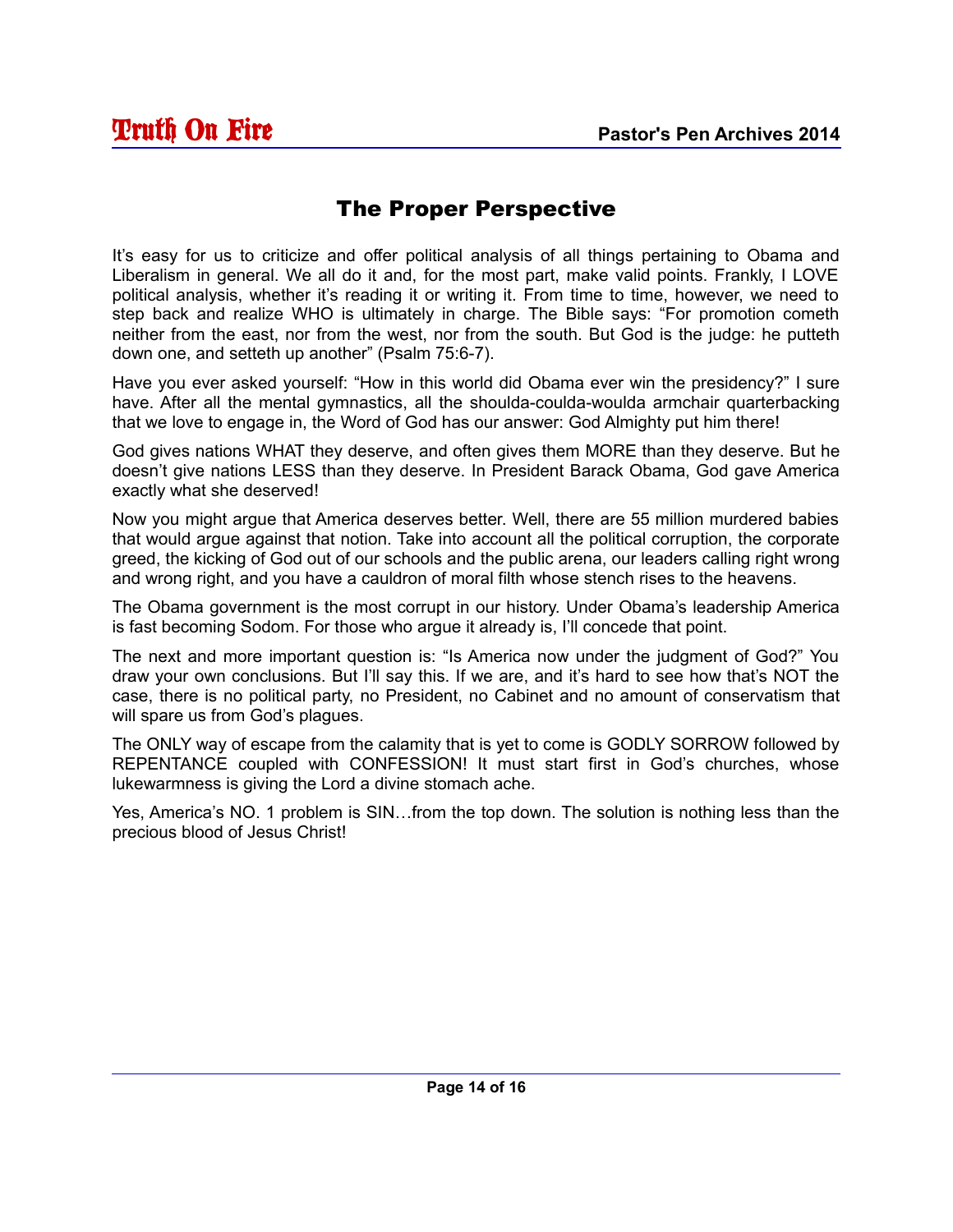#### Times of Memorial

Memorial Day is a cherished national holiday, as well it should be. While many have relegated this day of remembrance to a paid day off from work, it continues to focus our attention upon the millions of brave men and women who served honorably in the armed forces of our nation, and gave the ultimate sacrifice for the freedoms we hold dear.

Times of memorial are meaningful, especially in biblical terms, which is why God through the scriptures has taught us to remember certain personages and events as a standard routine in our Christian walk. This does not equate to living in the past. It rather serves to remind us how past events can have a direct bearing upon the present...and the future as well!

Remembering is a worthy activity because it is God-like (or godly) to do so. In fact, the first biblical mention of remembering finds the Lord declaring: "And I will remember my covenant, which is between me and you and every living creature of all flesh; and the waters shall no more become a flood to destroy all flesh. And the bow shall be in the cloud; and I will look upon it, that I may remember the everlasting covenant between God and every living creature of all flesh that is upon the earth" (Genesis 9:15-16). The God who remembers his covenants is the One who first establishes them (9:9, 11, 17). They are a matter of sovereign determination! If God chooses to establish a covenant with mankind, he never forgets it! He always remembers!

Moses, as God's spokesperson, called upon Israel to "Remember this [Passover] day" in which they came out from Egypt and the house of bondage by the Lord's strong hand (Exodus 13:3). In the giving of the law at Sinai, the Lord said: "Remember the Sabbath day, to keep it holy" (20:8). If they had diligently remembered these basic statutes, and observed them, it would have spared them a lot of self-inflicted trouble, and perhaps saved an entire generation from death in the wilderness.

Unfortunately, that multitude was mixed, and often found themselves lusting after the things of old, as evidenced by this confession: "We remember the fish, which we did eat in Egypt freely; the cucumbers, the melons, and the leeks, and the onions, and the garlick: But now our soul is dried away: there is nothing at all, besides this manna, before our eyes" (Numbers 11:5-6). The memories of "good eats" in Egypt were harmless. But the context in which they summoned them called into question God's ability to provide and make good on his promise to deliver a land flowing with milk and honey.

That mixed multitude died before seeing the first acre of promised land. Before they entered the land of promise, God charged Israel to remember the manner in which he led and kept them through forty years in the wilderness (Deuteronomy 8:2). And again: "But thou shalt remember the Lord thy God: for it is he that giveth thee power to get wealth, that he may establish his covenant which he sware unto thy fathers, as it is this day" (8:19). The price tag for forgetting was perishing (8:19-20).

The Lord Jesus gave one of the more powerful admonitions for remembering: "Remember Lot's wife" (Luke 17:32). The context was the revelation of the Son of man in the last days. The warning underlined the danger of having one's heartstrings so entwined with earthly